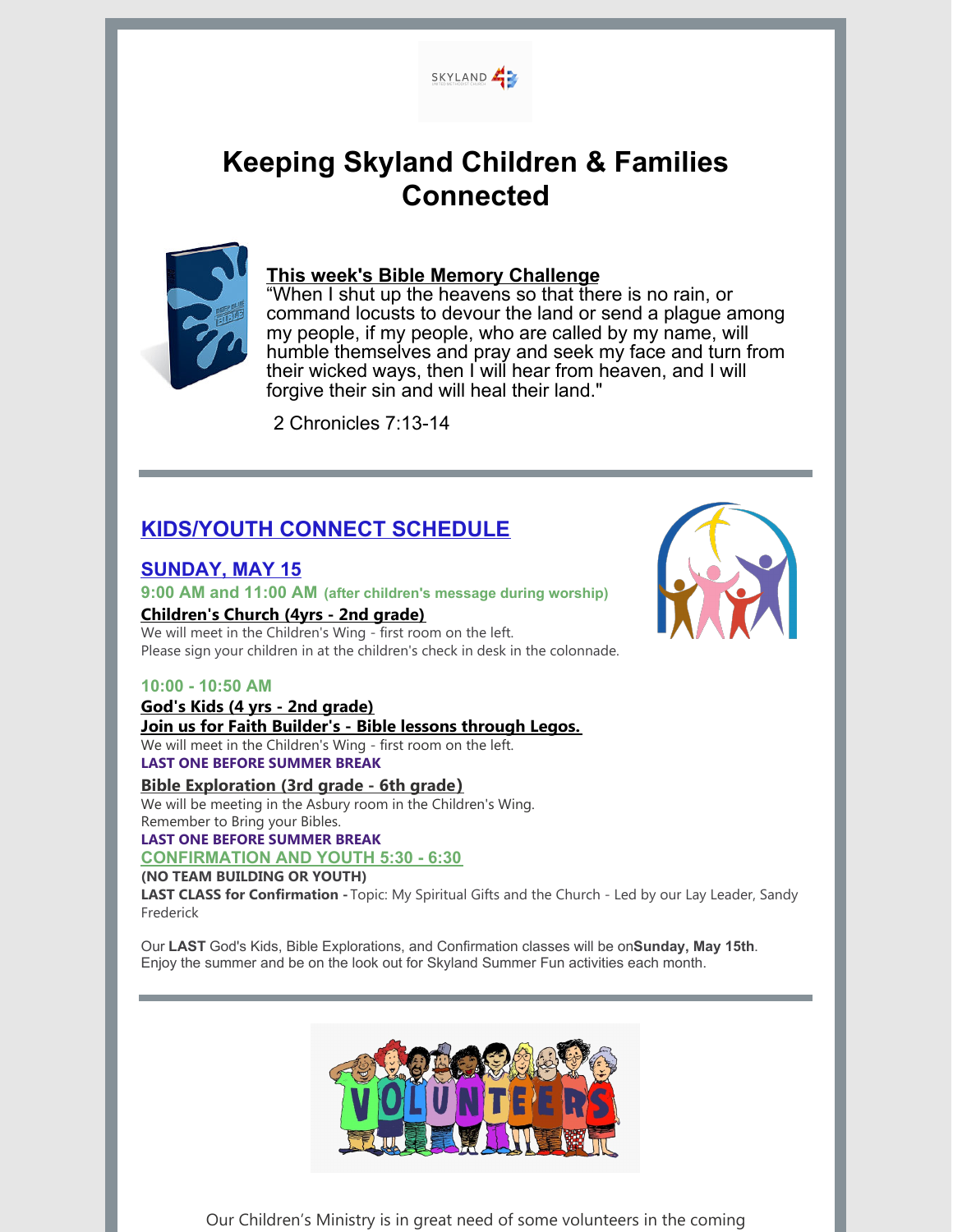weeks.

In order to adhere to the Western North Carolina Conference of The United Methodist Church's Safe Santuaries Policy, AND to adhere to the fire codes that mandate that all classroom doors in the children's wing must stay closed at all times, **we need a minimum of 2 people** (lead and assistant) in each class room of children.

(assistants only- you do not have to lead unless you would prefer)

Anyone 6th Grade and up is invited to volunteer.

We are excited to finally start having more and more families visiting or coming back to services post CoVid and we could really use some helping hands.

Thank you those that have already signed up to serve!

Here are some upcoming volunteer needs:

Sunday 5/15 (Transformation Journey meeting: 9:45)

- 9 AM Nursery: Dahlene Hultberg

Children's Church: Alex Davis/Anna Ruth Brookshire

Bible Explorations: Kris Kaufman

-10 AM God's kids: Anna Ruth Brookshire

-11 AM Nursery: \_\_\_\_\_\_\_\_\_\_\_\_\_\_\_\_\_\_\_\_

Children's Church: \_\_\_\_\_\_\_\_\_\_\_\_\_\_\_

Sunday 5/22 (Confirmation Sunday)

- 9 AM Nursery: \_\_\_\_\_\_\_\_\_\_\_\_\_\_\_\_\_\_

Children's Church: \_\_\_\_\_\_\_\_\_\_\_\_\_\_

-11 AM Nursery: \_\_\_\_\_\_\_\_\_\_\_\_\_\_\_\_\_\_\_\_

Children's Church: \_\_\_\_\_\_\_\_\_\_\_\_\_\_\_

Sunday 5/29 (Memorial Sunday)

- 9 AM Nursery: \_\_\_\_\_\_\_\_\_\_\_\_\_\_\_\_\_\_

Children's Church: \_\_\_\_\_\_\_\_\_\_\_\_\_

-11 AM Nursery: \_\_\_\_\_\_\_\_\_\_\_\_\_\_\_\_\_\_\_\_

Children's Church: \_\_\_\_\_\_\_\_\_\_

Sunday 6/5 (2nd Confirmation Sunday)

- 9 AM Nursery: \_\_\_\_\_\_\_\_\_\_\_\_\_\_\_\_\_\_

-11 AM Nursery: \_\_\_\_\_\_\_\_\_\_\_\_\_\_\_\_\_\_\_\_

Sunday 6/12

- 9 AM Nursery: \_\_\_\_\_\_\_\_\_\_\_\_\_\_\_\_\_\_

Children's Church: \_\_\_\_\_\_\_\_\_\_\_\_

-11 AM Nursery: \_\_\_\_\_\_\_\_\_\_\_\_\_\_\_\_\_\_\_\_

Children's Church: \_\_\_\_\_\_\_\_\_\_\_\_

And of course, We need as many hands as possible for VBS - July 18-22. Even if you can't be there the entire week, we gladly accept anytime you would be willing and able to help!!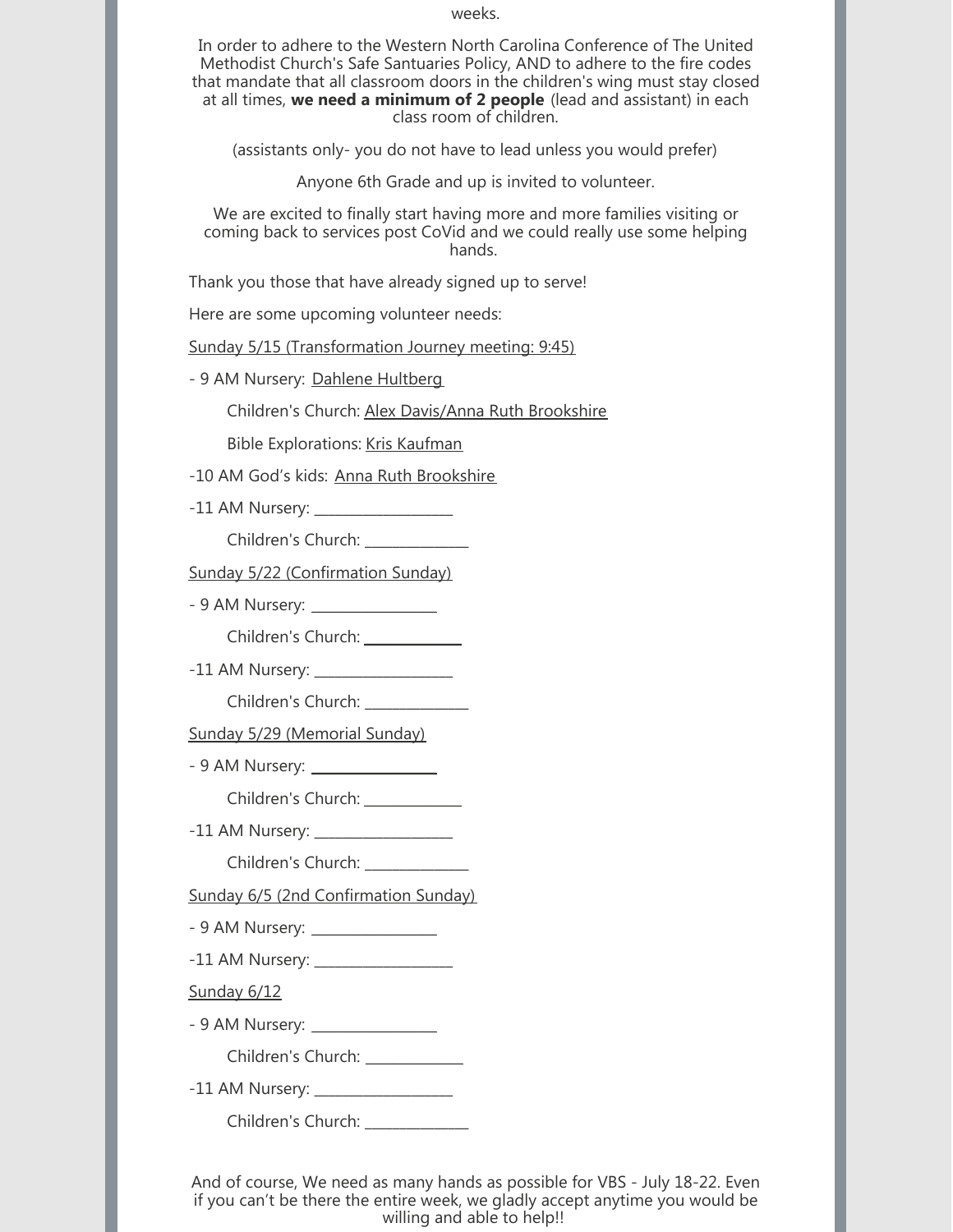Thank you to everyone for helping us to Love, Grow, and Serve alongside Skyland's youngest believers.

Please contact Jennifer Blanton to volunteer

Email - [skyumckids@skylandumc.com](mailto:skyumckids@skylandumc.com)

Text/call - 231-0768



# **2022 VBS** *SIGN UP NOW WHILE SPOTS ARE STILL AVAILABLE*

July 18 - July 22, 2022 *Monday - Friday @ 9:00 AM - 12:00PM*

Holy Land Adventure! Come discover the bustling town of ancient Jerusalem at this year's VBS theme "Jerusalem Market Place" as we step back in time where Jesus walked to the cross.

This unique experience gives campers a special place to learn about prayer and how to serve one another, as well as come together in community where they'll be interacting in the market place shops, playing fun games at the village playground, and gathering in the Synagogue to learn the life changing true story of Jesus' death and resurrection through story telling and engaging drama that brings the story to life. VBS is for children 4 years through the rising 6th grade.

## (**Must be 4 years as of VBS dates**)

Camp is Monday-Friday and begins (*July 18 -July 22*) with "Opening Celebration" for a lively kick-off to the day and then they'll break-off into their assigned family tribe time. Then each tribe will set out to explore the city of Jerusalem; Market Place Shops, Village Playground, Synagogue "Bible Story", then concluding with tribe time and wrapping up the day at the "Closing Celebration".

Jennifer Blanton [Children's](mailto:skyumckids@skylandumc.com) Ministry -email

*VBS Camper [Registration](https://files.constantcontact.com/d83da4b4101/dc56e4e8-e79e-4695-8d45-30a698c710c3.doc?rdr=true) Form - print here*

*Youth Volunteer [Registration](https://files.constantcontact.com/d83da4b4101/2b8275db-a071-46f4-9f64-9bfb1a8a9259.doc?rdr=true) Form -print here*

*Adult Volunteer [Registration](https://files.constantcontact.com/d83da4b4101/e1503a0a-be7f-4202-884e-368c084f8883.doc?rdr=true) Form - print here*

Please return completed registrations to church office

SIGN UP HERE TO [VOLUNTEER](https://www.signupgenius.com/go/20F0C4EABA72DAAFC1-vbsvolunteers) WITH VBS (In person and behind the [scenes\)](https://www.signupgenius.com/go/20F0C4EABA72DAAFC1-vbsvolunteers)

> **REGISTRATION OPEN** *Skyland UMC Music Camp*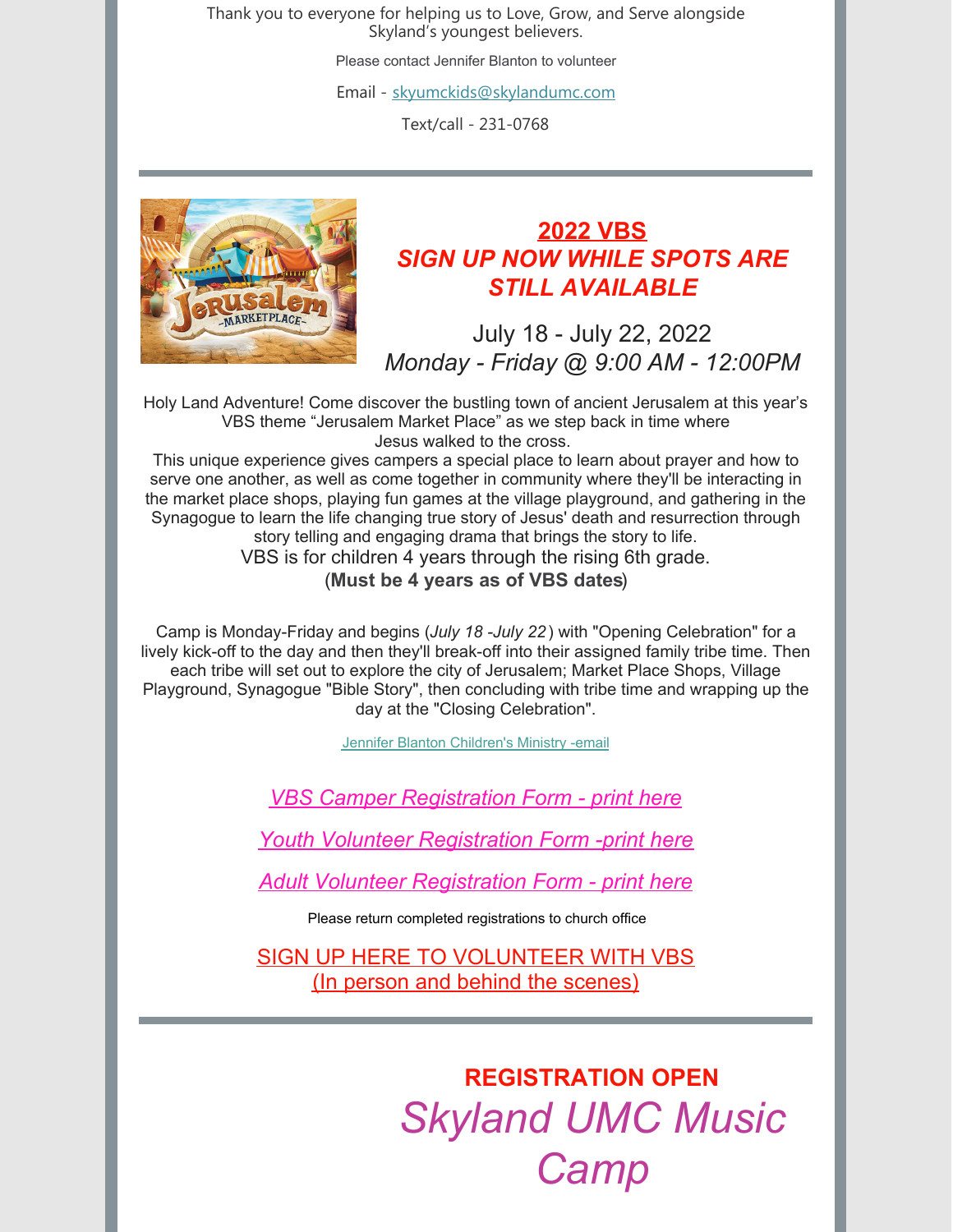

August 1-5 (with a Sunday, August 7th performance)

9:00 AM - 3:00PM

## **AUGUST 1-5 and Sunday, AUGUST 7**

5 days packed with singing, ringing, dancing, drumming, creating, acting, learning, FUN!

9:00 a.m. - 3:00 p.m. Bring your bag lunch each day

Registration opens: Monday, May 2 Maximum number of campers: 25

## **Friday evening, August 5:**

Parking Lot Pizza, Presentation of Music & Popsicles for Family & Friends

## **Sunday, August 7:**

presentation during morning worship

## **Camp includes:**

Campers: Open to children finishing 2nd - 6th grade Junior Staff: youth finishing 7th - 12th grade Adult Staff: Linda Jones, Director of Music @ Skyland Rev. Joy Moss, Associate Pastor Jennifer Blanton, Children's Ministry Assistant AND a plethora of other parents, choir members, friends, musicians!

## **SIGN UP BELOW**

<https://www.signupgenius.com/go/10C0A4AAEA92AA7F58-music1>

questions? Want to volunteer? contact Linda Jones [linda.t.jones@charter.net](mailto:linda.t.jones@charter.net) / 252-637-0817



## **FROM DAN'S DESK**

A shout out to a couple of tech-savvy email users who spotted some attempted email scams this week. From time to time scammers will use a false email address that looks like it comes from Dan Hester. This is called "phishing" and it does not mean that the security of my email has been compromised. Typically, the email asks for money to help someone who needs it. Make no mistake, when I ask for money, the whole congregation will know it because I'll ask for it from the

pulpit! Check the sender's email address carefully if there is any doubt. Call me or text me if you are in any doubt. Pay no attention to urgent pleas that only ask for an individual such as someone who is sick, or someone who is in trouble. Have a cyber-safe day.

Peace, Dan

## **JOIN US FOR A WATCH PARTY**

This campus-wide event is sponsored by these SUMC groups: All Are Welcome, United Women in Faith (formerly UMW), & SUMC cohort for Racial Healing and Reconciliation.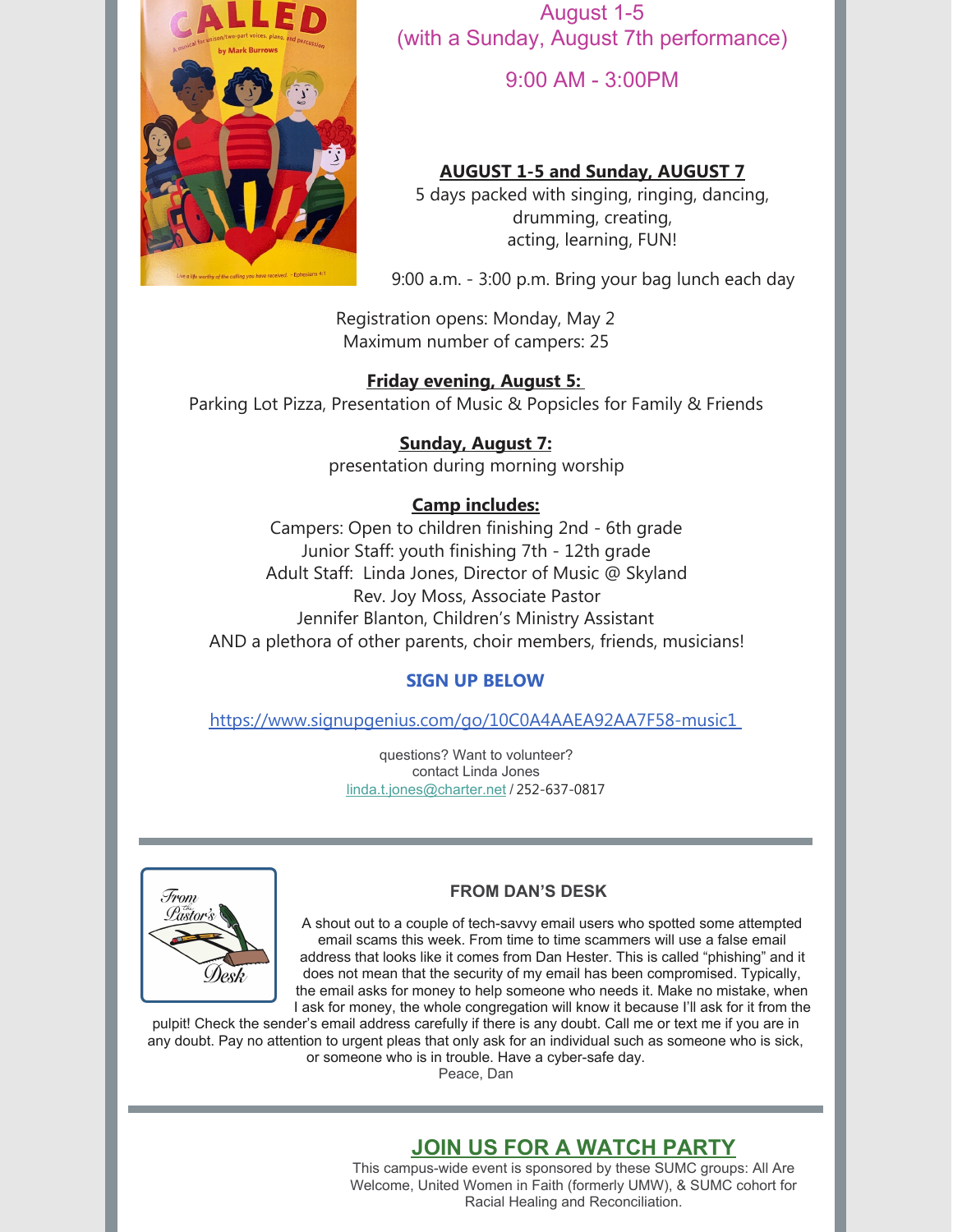#### **When & Where:**

Saturday, May 21, 3:00-5:00 p.m. in our Fellowship Hall **What:**

To watch the PBS documentary "Pushout: The Criminalization of Black Girls in Schools" based on a book by Dr. Monique Morris of the same name which is currently on the United Women in Faith's Reading Program List. When children attend school, they have the general expectations that it will be a positive experience and that with hard work, they can achieve their goals. Some children tend to face these opportunities more so than others in school.

Please come and join us to watch the stories of Jennifer and Paris and their experiences in school. (NOTE: Documentary is suitable for ages 14 and up.)

#### **Childcare:**

Childcare will be available by reservation only. Please contact Linda Johns (828 712-9266 or lliturtle58@gmail.com) or Candace Hall (813 758-9367 or [candace\\_hall@hotmail.com](mailto:candace_hall@hotmail.com)) by Saturday, May 14 to make a reservation. Please convey any special need for the child.





**Children's Church (ages 4 years-2nd grade)**

is offered each Sunday for our 9:00 AM



& 11:00 AM worship services. (Except Communion Sunday). We have a lesson, games, and crafts. Please check in at our children's desk as you come into church.

> \*volunteers are needed and Welcome\* [skyumckids@skylandumc.com](mailto:skyumckids@skylandumc.com)

#### **Nursery (birth - 4 years)**

Our nursery will be open each Sunday from 9 AM - noon Please sign in at nursery at Children's Wing

\*volunteers are needed and Welcome\* [sumc-nursery@skylandumc.com](mailto:sumc-nursery@skylandumc.com)





# **BLESSING BOX NEWS**

Thank to all who donated the many bags of beans, pasta, fruit, and other items this past week! We're grateful for your response to our weekly list of bare spots on our pantry shelves.

CURRENT NEEDS IN OUR PANTRY: Brown & white rice - Tuna - Tortillas - Peaches - Peanut butter - Toilet paper

# **HOW CAN YOU BE A HELPER?**